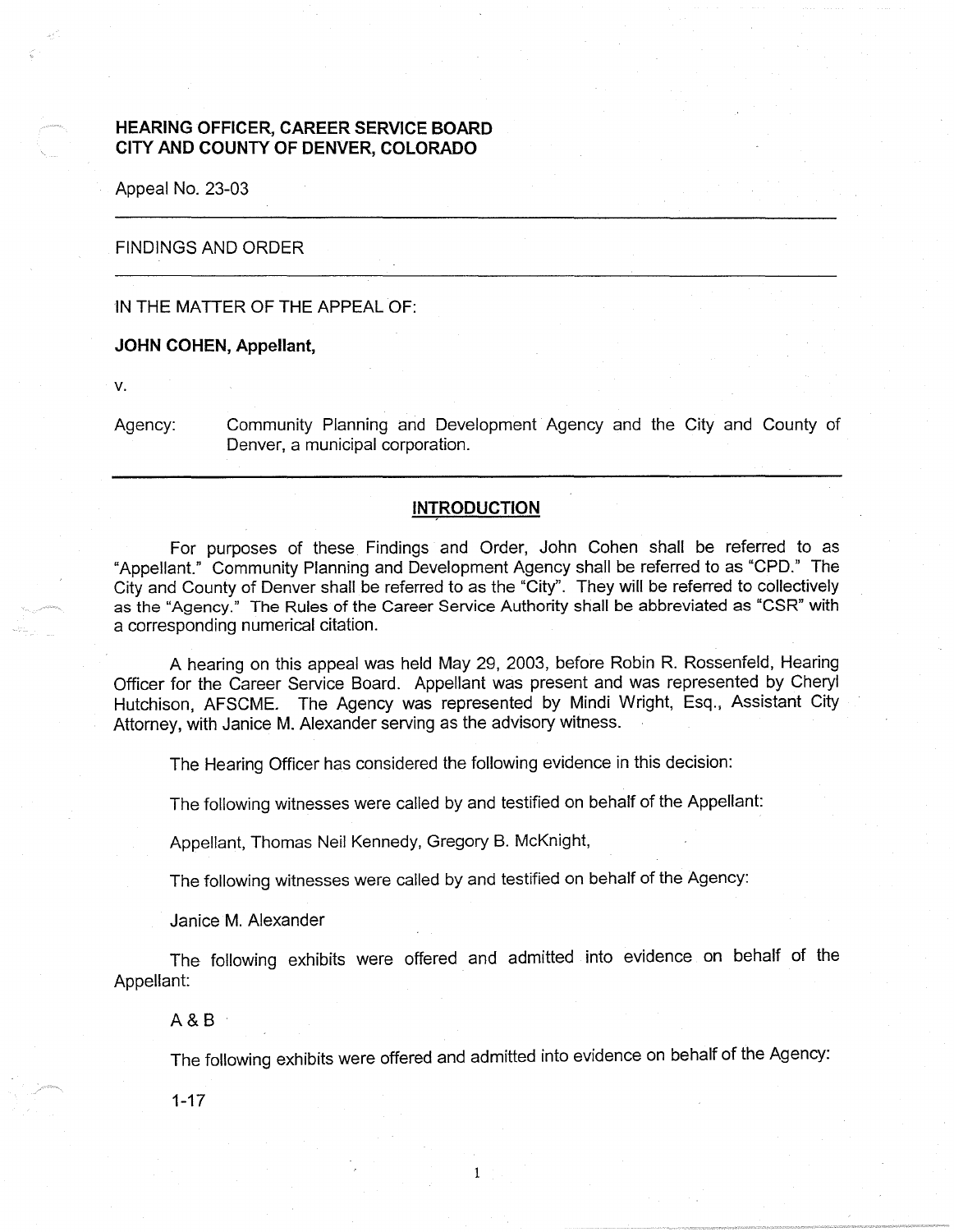The following exhibits were admitted into evidence by stipulation:

A, B, 1-16

The following exhibits were offered but not admitted into evidence and therefore not considered in this decision:

None

## **NATURE OF APPEAL**

Appellant claims he worked out-of-class for almost a year without appropriate compensation, in violation of CSR §§9-94, 7-80 and Rule 18. He is seeking compensation for the out-of-class work, either as a supervisor or as a lead worker. He is also seeking reimbursement of monies he spent for clothing and equipment for his participation in the Denver Sheriff's Academy in January 2003.

### **ISSUES ON APPEAL**

Whether Appellant worked out-of-class for almost a year without appropriate compensation?

If Appellant worked out-of-class, is he entitled to compensation either as a supervisor or as a lead worker?

Whether Appellant is entitled to reimbursement for monies he spent for clothing and equipment for his participation in the Denver Sheriff's Academy in January 2003?

#### **PRELIMINARY MATTERS**

None.

### **FINDINGS OF FACT**

1. During the relevant period, Appellant was classified as a Consumer Protection Specialist with the Community Planning and Development, Neighborhood Inspection Services. He began this job in September 1995. From March 8, 2002 through January 15, 2003, Appellant held the internal CPD title of Police Liaison Unit ("Unit") Supervisor. Appellant worked with the Unit previously for approximately one year, then went to Public Information for approximately one year before returning to the Unit to take this position.

2. The Unit was responsible for working with police at various types of houses and businesses that have criminal activities associated with them (i.e., theft rings, methamphetamine and other drug labs, illegal zoning issues).

3. Appellant testified that when he was working as a Consumer Protection Specialist during his previous tenure, he was responsible for specific issues in consumer protection, such as food or housing issues.

4. Appellant described his activities when accompanying the police to crime scenes. When he would go with the police to a meth lab, he would need to get into protective clothing check the house for staining before the crime scene investigators went in or the clean up was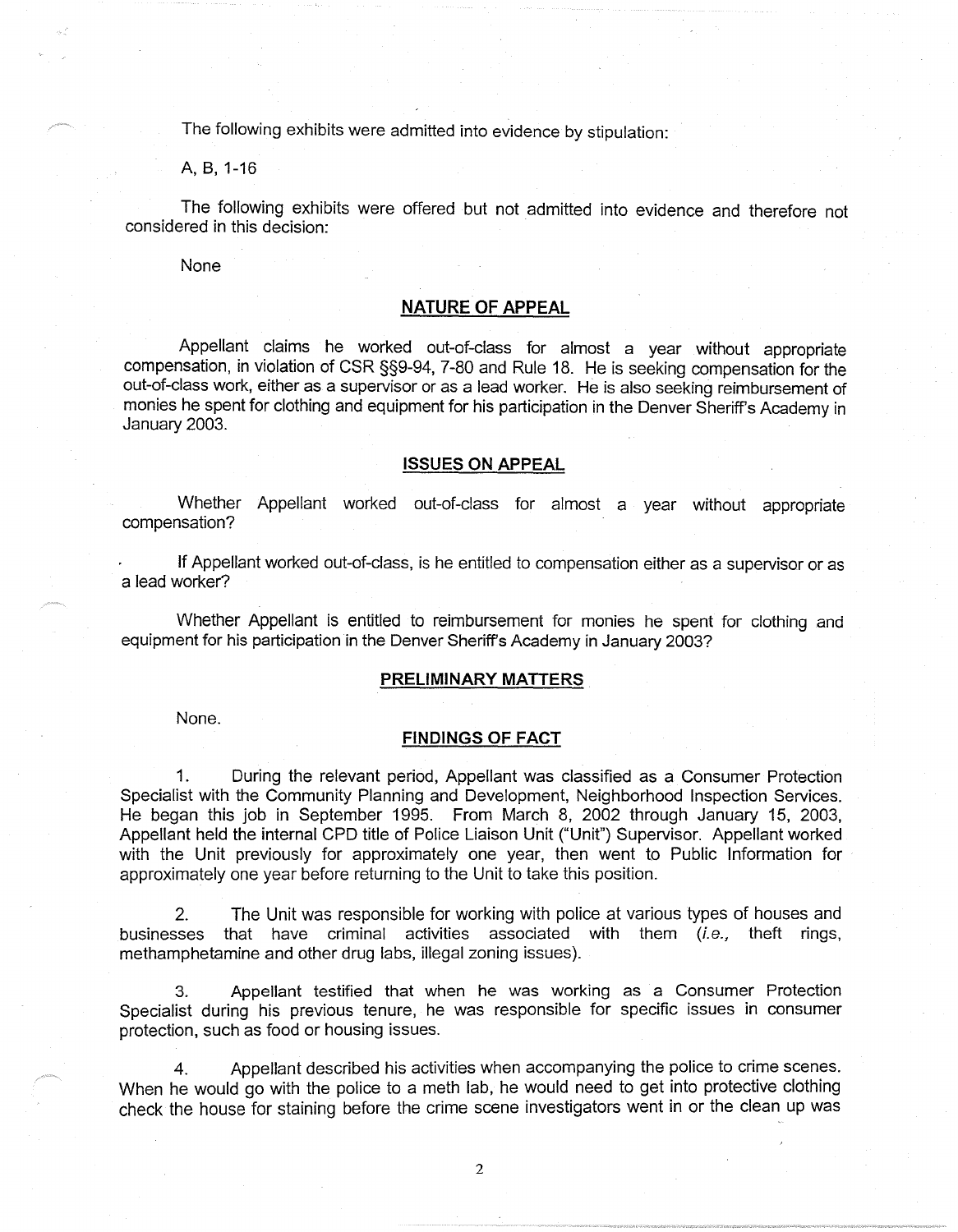done. He would put up placards marking the house as unsafe and check once a week to make sure that they were still up. He also described an instance when someone wielding a knife attacked him and the SWAT team had to be called in.

5. According to Appellant's Individual Performance Enhancement Program (PEP) Plan Worksheet for this position signed on December 12, 2002, the Priority 1 Category General Standards for this position requires:

The Police Liaison Unit Supervisor of Neighborhood Inspection Services is expected to plan, organize, direct and coordinate the operation of the Police Liaison Unit. He/she is expected to operate with a substantial degree of independence and to exercise discretion and use the highest standards of judgment in the functions of the Police Liaison Program. Coordinate the assigned work group's inspection activities with other governmental and enforcement agencies (City, State and Federal).

(Exhibit 8, p. 1)

6. Under the Job Responsibility "Team Work" (which is another Priority 1), the PEP provides:

Actively cooperates with other managers/supervisors as a team player in accomplishing assigned and/or joint tasks and functions. All Police Liaison related inspections for the PMZ Inspectors will be assigned to the Inspectors through their assigned Chief Inspector. PL Supervisor also participates in problem solving activities, looks for solutions and actively supports agency and departmental decisions. Participate in problem-solving activities when appropriate, looks for solutions and actively supports agency and Division decisions. Inappropriate or unprofessional behavior, which disrupts team interaction, is unacceptable.

(Exhibit 8, p. 2)

6. Another Priority 1 category on the PEP is "Establish Quality Standards for Liaison Unit and Supervise Police Liaison Staff." It provides:

Assign work duties for work group in a logical and equitable manner.

- Review daily Police Liaison Activity Logs to insure the information is timely, accurate and compatible with the City View tracking system.
- Review all work from assigned work group for completeness and adherence to Ordinance requirements and agency policies.
- Track and monitor proficiency, performance and output of assigned work group.
- Monitor the assigned Inspectors development and potential and provide timely evaluations based on documented observations.
- Prepare all PEP's and PEPR's on schedule. No late submittals.
- Maintain complete records regarding work performance of assigned work group.
	- Train new employees, Consumer Protection Specialists, Senior City Inspectors and Associate City Inspectors as pertinent to Police Liaison enforcement.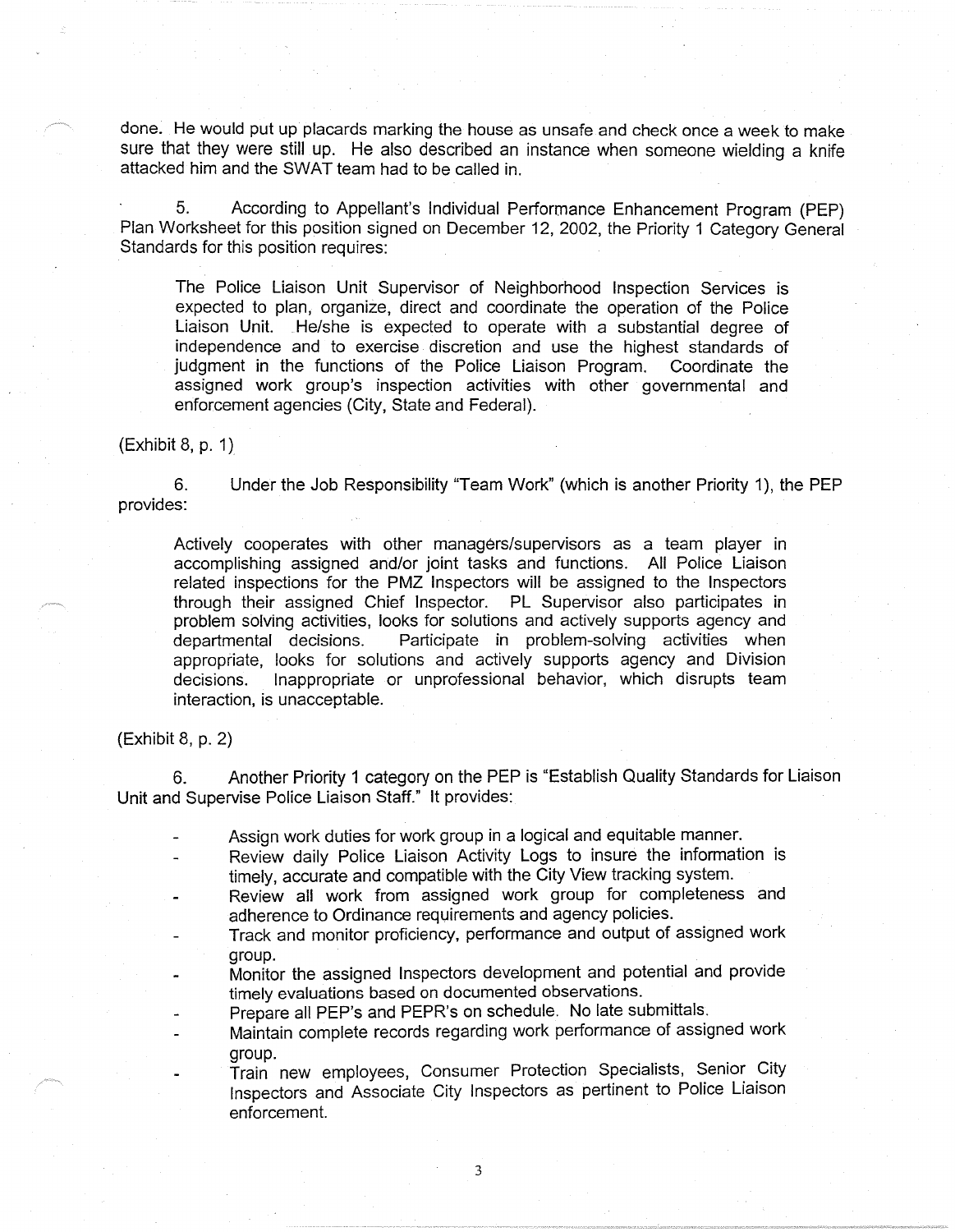Provide continuing resource support for member of the NIS work group. Performs complex tasks and duties that require more substantive knowledge or expertise.

(Exhibit 8, p. 3)

5. This PEPR was developed by Appellant and R.D. Sewald, who was his supervisor through November 30, 2002, and who was responsible for forming the Unit.

6. Mr. Sewald sent a memo to Mayor Webb, all City Council members, Jennifer Moulton, Director of CPDA, Ari Zavaras, Manger of Safety, Gerry Whitman, Chief of Police, Daniel O'Hayre, Division Chief and all the district police captains on March 8, 2002, in which he wrote that Appellant was the unit supervisor for the Police Liaison Unit. (Exhibit 11)

7. According to Appellant, during his tenure in this position, he supervised the one full-time and one part-time employee assigned to the Police Liaison Unit, as well as being responsible for two districts himself. He signed the PEPR's and leave slips for the two employees.

8. Appellant is at level 809, as is the person who shares supervisory responsibility over the person assigned to Appellant part-time. The persons supervised by Appellant were classified as paraprofessionals at level 617 or 619.

9. When Appellant was talking to Mr. Sewald about rejoining the Police Liaison Unit, they discussed Appellant attending the Sheriff Department's Academy, training that had been provided to several others in the Police Liaison Unit, including Mr. Sewald and Bernell Saiz, a previous Unit Supervisor, and Gregory B. McKnight, Consumer Protection Supervisor. This discussion actually dated back to when Appellant first belonged to the Unit. He requested to take approximately thirty of the forty-two blocks offered by the Academy, covering all topics other than the handling of prisoners. The areas he sought to take included the handling and maintenance of the integrity of crime scenes, testimony, report writing, arrest control, unarmed defense, and weapons.

10. Thomas Kennedy became Appellant's direct supervisor after Mr. Sewald retired from the Department.

11. After Mr. Sewald left the Department, Appellant spoke to Mr. Kennedy and Mike Bradshaw about his participating in the Academy. Mr. Kennedy testified that the request was discussed with Acting Director Myrna Hipp and Kevin Patterson, Director of Administrative Services. They approved Appellant's attendance because it was free. A memo was sent from the Department to the Academy. (Exhibit A)

12. After these discussions, Appellant enrolled in the Academy that started on January 6, 2003. He purchased clothing and equipment for the Academy. He did not have receipts for these purchases with him at the time of the hearing.

13. Appellant submitted a request for reimbursement of these incidental expenses. At that time, Mr. Kennedy, Ms. Hipp and Mr. Patterson discussed Appellant's duties and the appropriateness of the Academy. Mr. Kennedy, who had supervised the Unit at one time, admitted that he did not like the police liaison concept. During this discussion, the three of them decided that they did not know why Appellant needed to take the Academy and decided to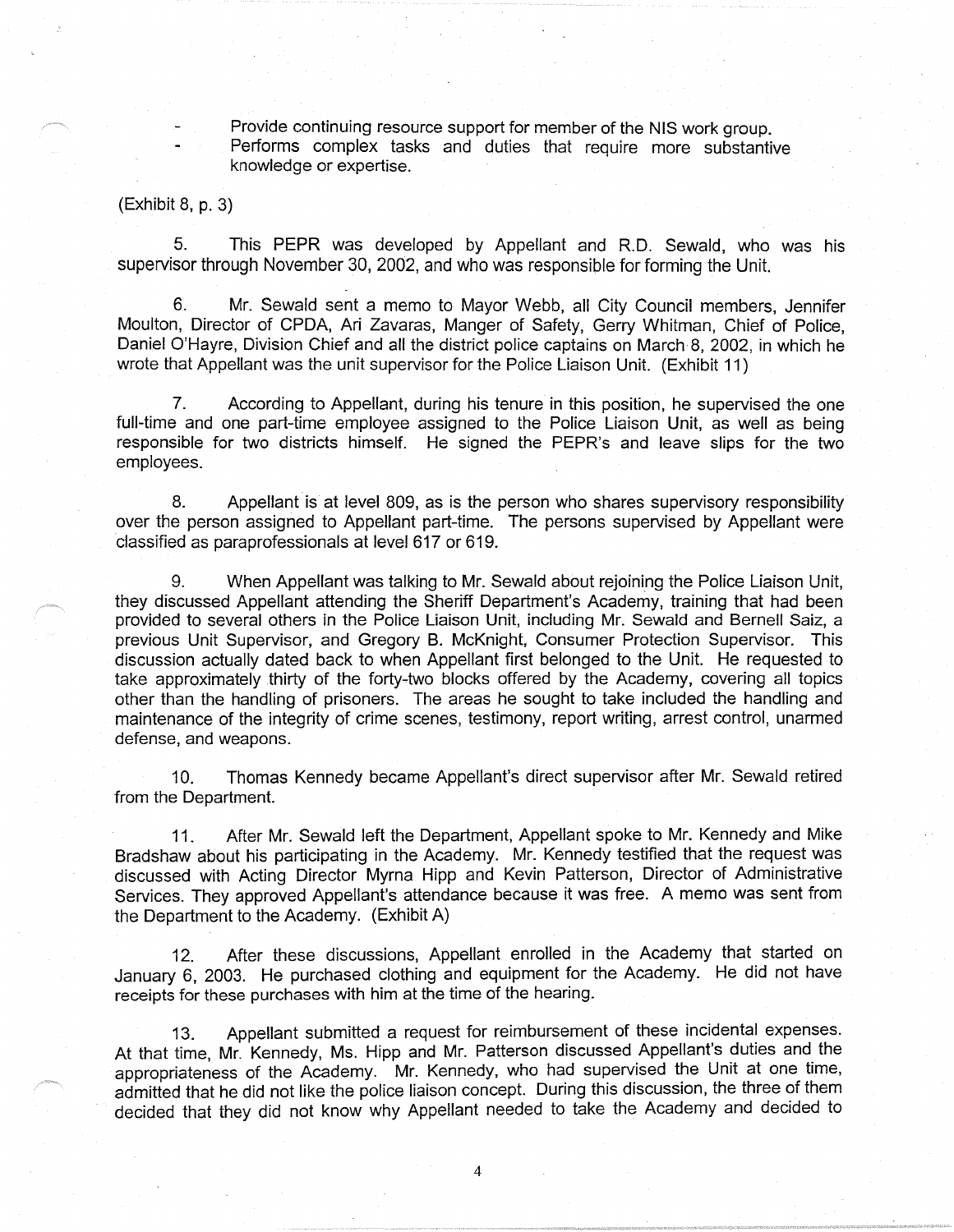transfer him to the Neighborhood Inspection Services Division, Northeast Satellite Office.

14. Appellant was notified of his reassigned duties on January 10, 2003, one week into the Academy. At that time, Appellant left the Academy.

15. Ms. Hipp sent Appellant a memo on January 14 confirming that during a meeting on January 13, she decided to transfer Appellant due to the information she obtained at that meeting, budget constraints and conversations she had with the Police Department. The transfer was effective January 15.

16. Appellant was not a party to the meeting with Ms. Hipp and was never questioned by either Ms. Hipp or Mr. Patterson about his job duties.

17. The Police Liaison Unit has been eliminated and the work is handled by other units.

18. The Department's witnesses agreed that lead workers might develop PEPR's for other employees, but that only supervisors signed them. Janice Alexander, Human Resources Director for the Department, stated that a team leader may recommend discipline while a supervisor is responsible for both recommending and initiating discipline. Ms. Hipp stated that supervisors prepare work plans and evaluations, sign leave slips, and direct persons on a dayto-day basis while lead workers lead a team on a project.

19. The Consumer Protection Specialist classification states, in relevant part:

#### **General Statement of Duties**

Leads public health inspection and investigation teams; provides specialized expertise in plans review, education and training, or foodborne illness response; and perform as assigned inspections and investigations to enforce compliance with federal law, state statutes, municipal ordinances, rules and regulations and established policies for health and safety.

# **Job Responsibilities and Knowledge, Skill, and Ability Requirements**

- 1. Serves as a lead worker and provides subject matter expertise in plans review, foodborne illness response, or education and training.
	- o Skill in communicating and presenting factual information related to the work assigned.
	- o Skill in establishing and maintaining effective working relationships with other employees and the public.
	- o Knowledge of supervisory theories and methods sufficient to be able to perform a variety of supervisory functions.

Knowledge of public health requirements, building codes, and epidemiology sufficient to be able to provide education and training on public health issues, determine and implement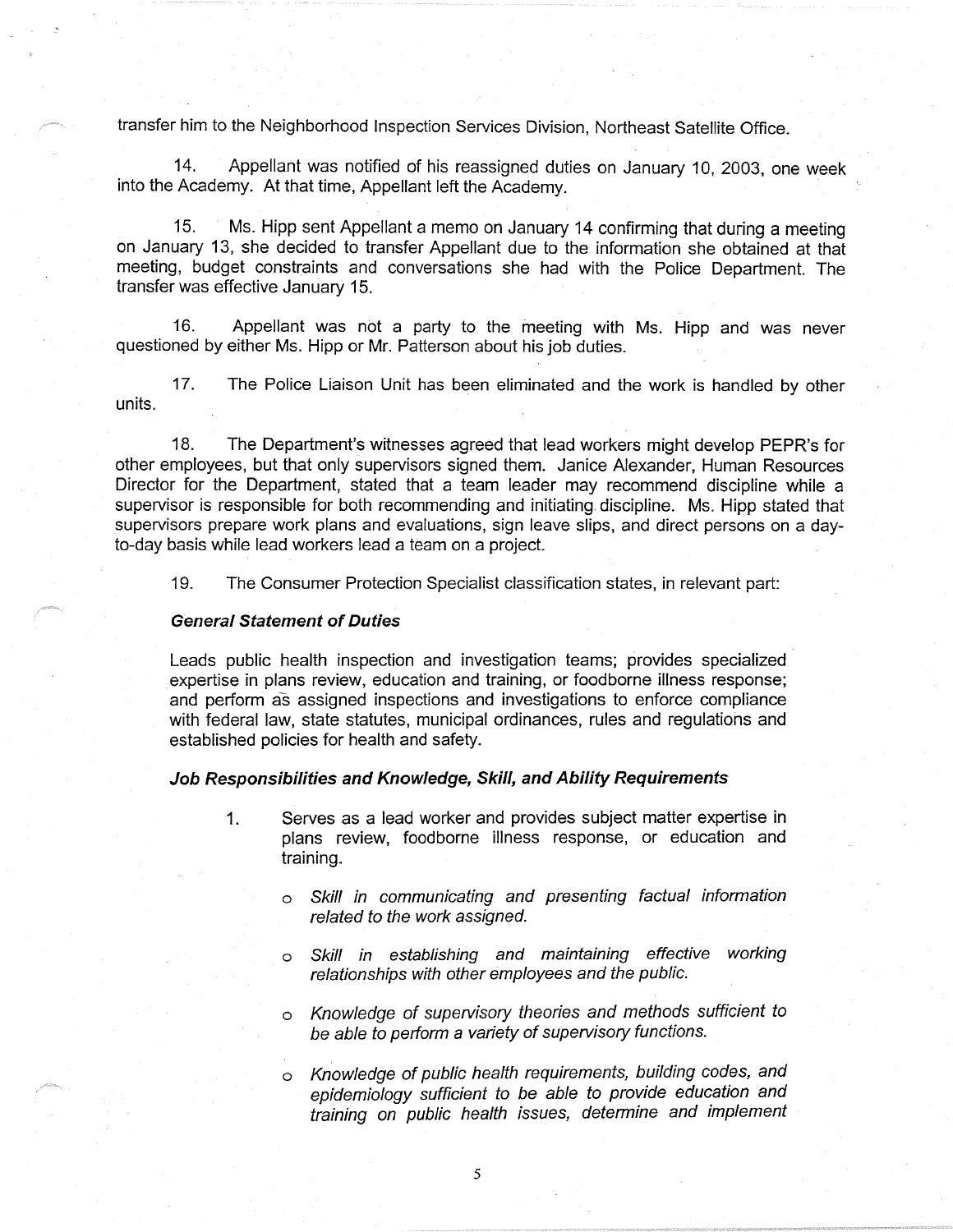response to foodborne illnesses, and review plans and blueprints to determine compliance with public health and consumer protection requirements.

7. Formulates yearly goals in specialty area for team development,<br>productivity, and quality improvement, and develops productivity, and quality improvement, and develops implementation procedures for new training, intra-departmental communications, activity tracking, and methods for working with the regulated industry and other governmental agencies.

\* \* \*

- Skill in exercising initiative, judgment, and decision making in solving problems and meeting organizational objectives.
- o Skill in independently adapting, interpreting, and applying written guidelines, precedents and standardized work practices to a variety of unprecedented and problematic • situations.
- 8. Plans, schedules, coordinates, and assigns work; establishes goals and priorities for subordinate employees; resolves work problems and provides written input for employee performance review and discipline.
	- o Knowledge of supervisory theories and methods sufficient to be able to perform a variety of supervisory functions.
- 9. Reviews work upon completion for adherence to guidelines and standards.
	- o Skill in reviewing work for accuracy and completeness.

\* \* \*

- 13. Assists in training and checking the work of other employees on various projects.
	- o Knowledge of supervisory principles and practices sufficient to be able to establish priorities, assign and review work and resolve problems.

\* \* \*

## **Job Requirements**

**Level of Supervision** Leads two or more employees.

(Exhibit 9)

20. The Consumer Protection Supervisor classification, which is at level 811,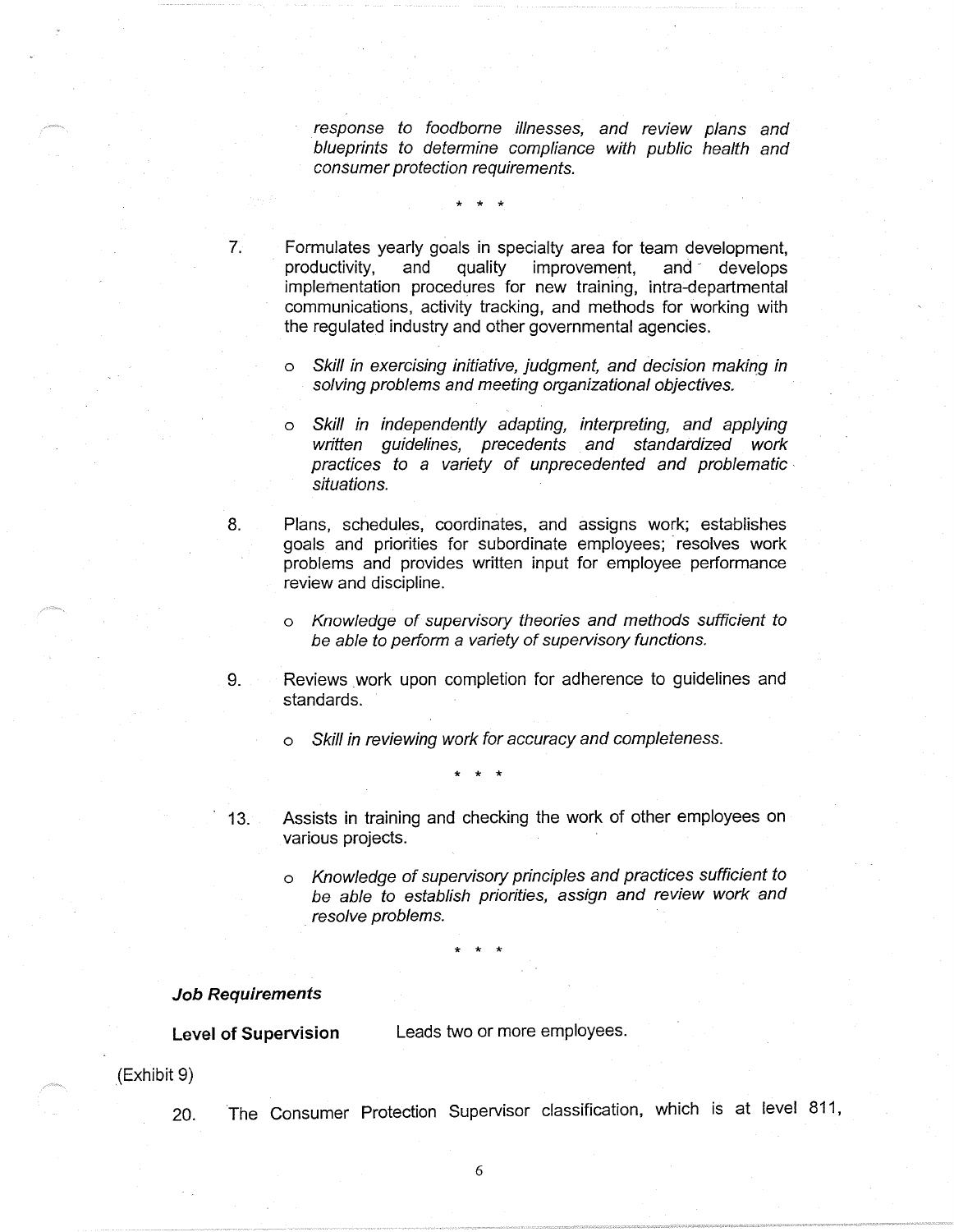provides, in relevant part:

# **General Statement of Duties**

Directs and supervises the inspection of such facilities as child care homes and centers, personal care boarding homes, public swimming pools, retail food establishments and similar facilities.

### **Essential Duties and Knowledge, Skill and Ability Requirements**

- 1. Supervises the work of Staff and Senior Consumer Protection Inspectors, Consumer Protection Specialist and support staff involved in the inspection and regulation of a variety of public and private facilities.
	- o Knowledge of supervisory theories and methods sufficient to be able to perform a variety of supervisory functions.
- 2. Plans, schedules, coordinates, and assigns work and establishes goals and priorities for subordinate employees.
	- Knowledge of supervisory theories and methods sufficient to be able to perform a variety of supervisory functions.
- 3. Reviews work upon completion for adherence to guidelines and standards.
	- Skill in reviewing work for accuracy and completeness.

\* \* \*

- 5. Initiates and recommends disciplinary action for employees as necessary.
	- o Knowledge of supervisory principles and practices sufficient to be able to determine the most appropriate course of action in handling grievances and discipline for subordinate staff.
- 6. Develops the performance evaluation program for functions within the unit, monitors and documents employee performance, provides ongoing feedback regarding levels of performance and formally evaluates employees in relation to performance.
	- o Knowledge of supervisory principles and practices sufficient to be able to establish and implement subordinates' performance evaluation programs.

\* \* \*

- 
- 11. Trains employees in day-to-day procedures.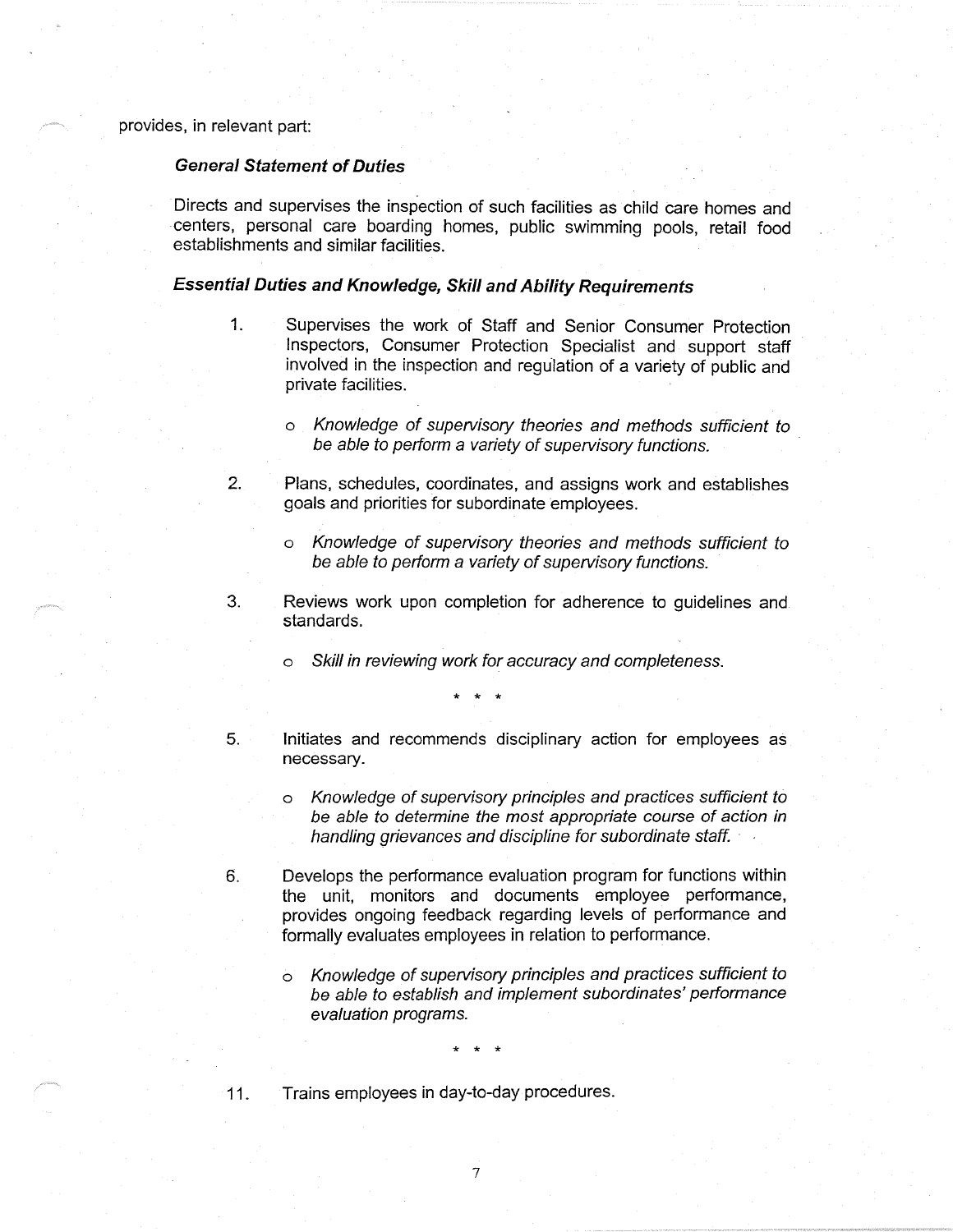o Skill in training others to perform the duties of the work assignment.

## **Job Requirements**

Level of Supervision Supervises two or more employees who do not supervise.

21. Consumer Protection Supervisors supervise persons at the 807 (Senior Consumer Protection Inspectors) and 809 (Consumer Protection Specialists) levels.

\* \* \*

22. When Appellant was notified of the change of assignment, he filed his grievance. The gravamen of this grievance was that Appellant served as a supervisor, which was not part of his general classification description. He was not compensated as either a lead worker or as a supervisor for the work he performed between March 2002 and January 2003. He requested compensation for his out of classification work. He also requested reimbursement of the money he spent on uniforms and equipment for the Academy and that he be transferred back to the Wellington Webb Building.

23. The request to transfer back to the Wellington Webb Building is moot.

24. In the step one grievance, Mr. McKnight wrote that the money Appellant was requesting as reimbursement for Academy expenses was denied because the Department did not require attendance. With regard to the out-of-classification issue, Mr. McKnight wrote:

Career Service Authority job specification for the Consumer Protection Specialist position contemplates the performance of lead work. Therefore, if you performed lead work duties of any type while assigned to the "Police Liaison Section," those duties are within the scope of your current classification. You were never "working out of class" and are not entitled to additional pay.

(Exhibit 4)

25. The grievance was denied at step one by Ms. McKnight. Ms. Hipp denied the grievance at step two. This appeal was filed with the Hearing Officer in a timely manner.

### **DISCUSSION AND CONCLUSIONS OF LAW**

The City Charter C5.25 (4) requires the Hearing Officer to determine the facts in this matter "de novo." This has been determined to mean an independent fact-finding hearing considering evidence submitted at the de novo hearing and resolution of factual disputes. Turner v. Rossmiller, 35 Co. App. 329, 532 P.2d 751 (Colo. Ct. of App., 1975)

Because this is a grievance appeal of a non-disciplinary matter, Appellant has the burden of proof in this case.

Appellant withdrew the request to transfer back to the Wellington Webb Building because it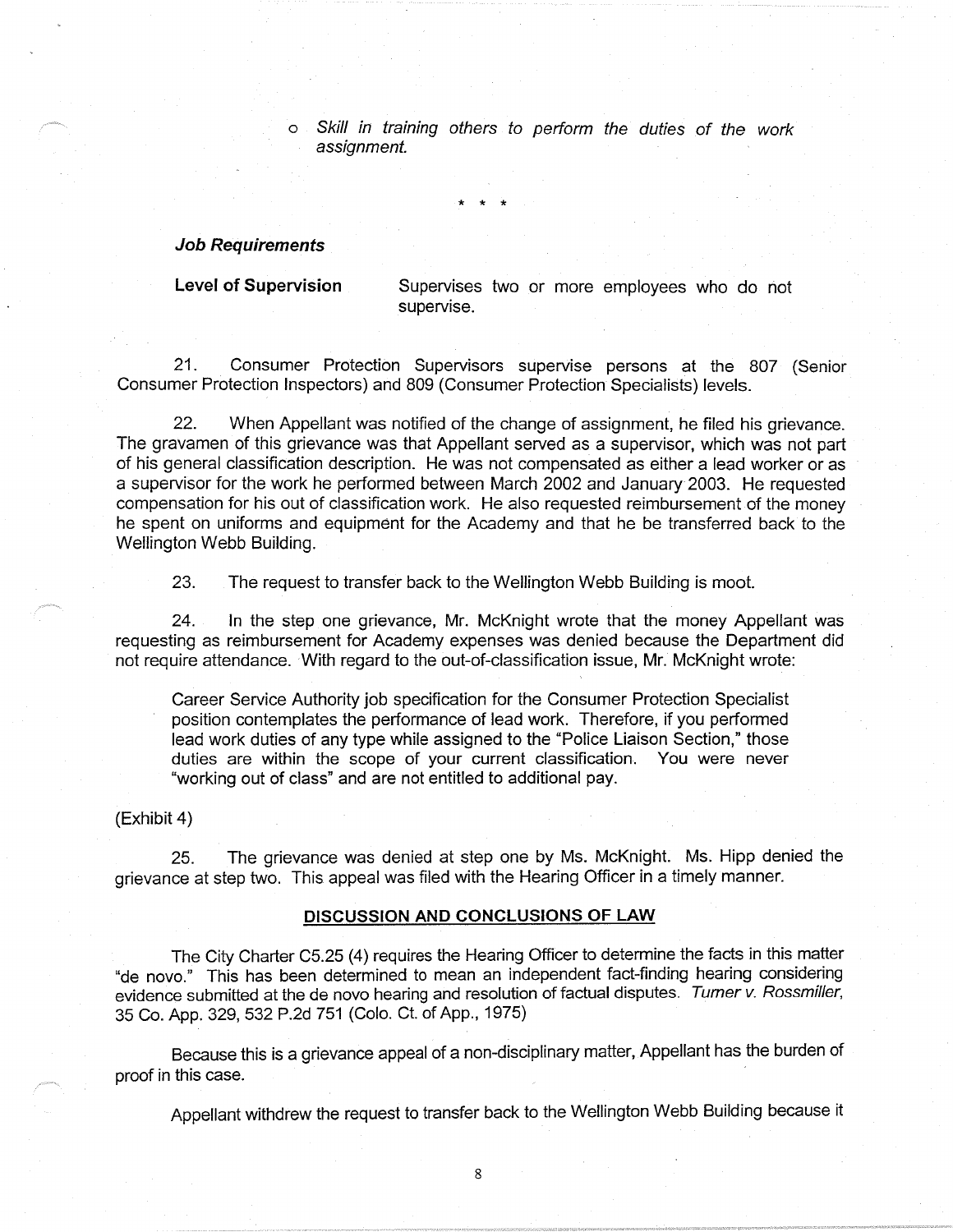was moot. At the conclusion of Appellant's case-in-chief the Hearing Officer dismissed the request for reimbursement for the uniform and equipment for the Sheriff's Academy because Appellant could not produce any documentation to substantiate his alleged expenditures. Therefore, he was unable to meet his burden on the issue.

The only issue that remains for the Hearing Officer to determine is whether Appellant is entitled to pay either as an uncompensated lead worker or supervisor for the period of March 8, 2002 through January 14, 2003.

The question the Hearing Officer must resolve is whether Appellant was working outside his job classification when he functioned as the Police Liaison Unit Supervisor and, if he was, was entitled to 6.9% pay differential for compensation as a lead worker (see, CSR § 9-94 E.) or as compensation as a work assignment outside his job classification by performing the functions of a Consumer Protection Supervisor for more than thirty days (see, CSR§ 7-80).

The Team Lead Assignment scheme is set out in CSR §9-94. It states, in relevant part:

The appointing authority, with the prior approval of the CSA Director or designee, may assign a qualified exempt individual team lead responsibilities or ask a qualified exempt individual to perform in a lead capacity, with the following provisos:

- A. The individual employee assigned to lead a team of employees or to serve in some other lead capacity must have a minimum of three years City experience at the senior or top level in the classification series for which he or she will exercise a leadership role and three successive performance evaluations of "meets expectations" or higher.
- B. The section, unit or department must perform multiple complex functions and a clear justification must be shown as to why the supervisor is unable to carry out the tasks proposed for the team leader. An example of an acceptable justification for assigning a team leader is to maintain a reasonable supervisor/subordinate span of control within a work group or crew.
- C. The duties assigned to the team lead must not conflict with the duties normally assigned to a first level supervisor. Examples of acceptable team lead duties/tasks include: assigning work priorities for a team, providing in-service and orientation training for employees, handling the most complex or difficult work assignments of a unit and approving leave requests.
- D. The term of lead worker assignment is continued at the discretion of the appointing authority. Team lead assignments may be made for up to one calendar year. Extensions may be granted upon review for good cause and approval of the CSA Director or designee.
- E. Compensation for the team lead assignment shall be a 6.9 percent differential.

\* \* \*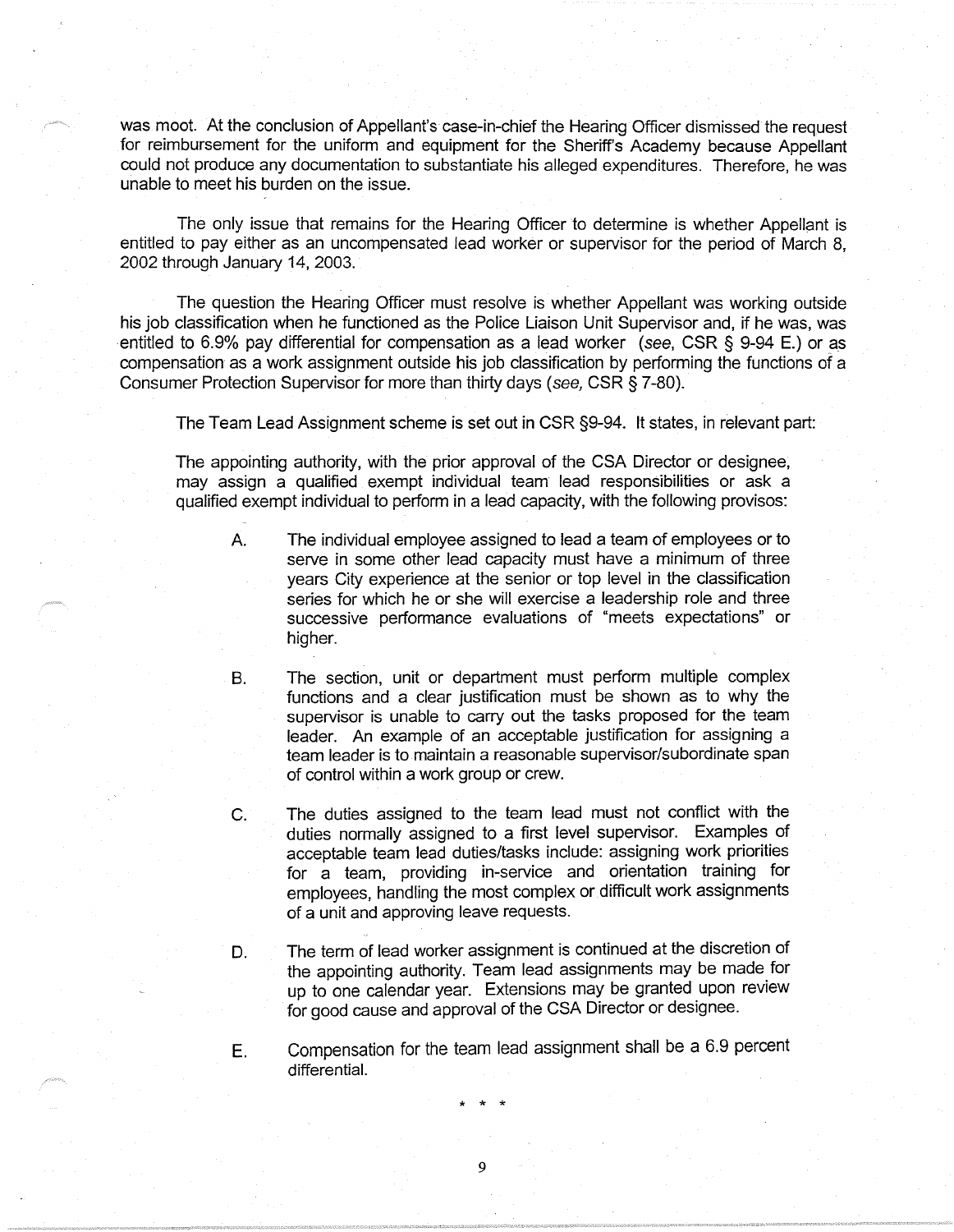G. A team lead assignment shall not be a substitute for a permanent classification.

I. Team lead assignments are accomplished through a job assignment process .... The team lead assignment is not a new classification.

This rule does not apply to individuals presently classified in supervisory or management positions.

\* \* \*

The question is whether Appellant's position qualifies as a lead position entitled to the additional compensation. On the one hand, the Agency did not internally classify it as a "lead work'' assignment because apparently it was treating it as a permanent assignment. Even though Appellant held it for less than a year, the position was in place for several years. The Agency never asked the CSA Director to treat the Police Unit Supervisor assignment as a "team lead" assignment during any of the years that it was in existence.

On the other hand, the position provided a reasonable supervisor/subordinate span of control within a work group that acted independently from the other work groups under Mr. McKnight's supervision. This independence is evidenced by the fact that none of Appellant's supervisors, either at the first, second or third level, really understood his job duties and gave descriptions that varied considerably from Appellant's own description. Appellant also assumed the tasks of assigning work priorities, providing training, handling the most complex assignments and approving leave requests.

The real problem here is that Appellant's CSA classification, Consumer Protection Specialist, already provides that persons working in the classification are providing lead work for a team of public health inspection and investigation teams. Since the classification is for a lead worker, Appellant is not entitled to additional compensation for the duties he is already required to perform as part of his assigned classification. Therefore, he is not entitled to 6.9% pay increase for his performance of lead worker responsibilities.

The next question is whether Appellant was actually working outside of his classification and performing the duties of Consumer Protection Supervisor. If he was working outside of his classification, he would be entitled to 6.9% increase for out of classification work for the eleven months he held the position, pursuant to CSR §7-80 A).

CSR §7-80 provides, in relevant part:

An appointing authority may assign the duties of a vacant higher-level job classification to an employee in a lower job classification for a period of 180 consecutive calendar days. Assignments for periods longer than 180 consecutive calendar days require the approval of the Personnel director or designee.

A) Assignments outside of the job classification can be made. for up to thirty (30) consecutive calendar days without a change to pay status of the affected employee. On the 31<sup>st</sup> day, and for the duration of the temporary assignment, the employee shall receive 6.9% above his or her regular pay. However, the employee's job classification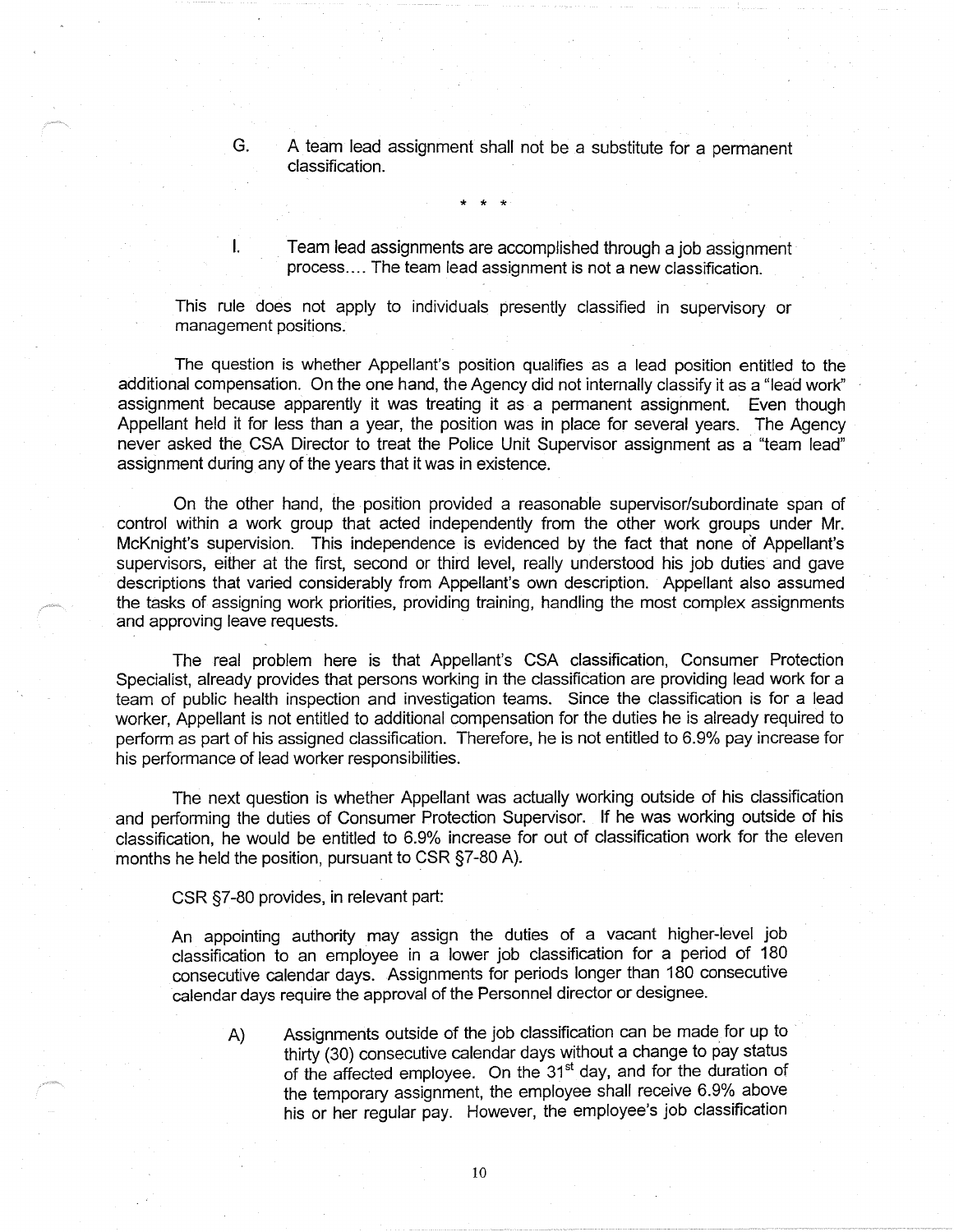will not change when the 6.9% pay increase goes into effect.

- B) An employee assigned work above his or her job classification must meet the following criteria:
	- 1. Demonstrated ability to perform all of the duties and accept all of the responsibilities for the higher level assignments; and

\* \* \*

2. Receive approval of the appointing authority.

In support of his position that he was working outside of his job classification as a Consumer Protection Supervisor, Appellant pointed to his Agency title of Police Liaison Unit Supervisor, including the references in his PEP as a "supervisor," and the fact that he was responsible for the preparation of the PEP's and PEPR's for the two persons he supervised.

The Agency agreed that his internal title was "supervisor" and that he signed the PEP's for the two persons in question, but it also pointed out that supervisors have responsibility to initiate and recommend disciplinary action. Appellant agreed that he did not discipline the two people working with him, but there was no indication that either of these persons was disciplined by anyone during the time Appellant was "supervisor." Therefore, his right to initiate or recommend discipline, or lack thereof, was hypothetical. As final proof that Appellant was not working as a Consumer Protection Supervisor, the Agency presented evidence that the persons who are supervised by Consumer Protection Supervisors are at higher CSA classification levels (i.e., levels 807 and 809) than those who are led by Consumer Protection Specialists (i.e., level 609). The persons supervised by Appellant are at the lower level.

The Hearing Officer has considered the evidence provided by both parties. Appellant has the burden of proving that he was performing duties out of classification for more than thirty days in order to be entitled to the 6.9%. It is clear that he demonstrated the ability to perform all the duties of the Police Liaison Supervisor and accepted those responsibilities while he held the position. CSR § 7-80 B. However, the Hearing Officer finds that the fact that he prepared the PEP's and PEPR's for two subordinates, the factor he points to as showing he was a "supervisor" and not a "lead worker," is insufficient to raise him to the level of Consumer Protection Supervisor when the job classification requirements are reviewed as a whole.

CSA classifications are set up to best match the duties to the classification and the fact that someone might perform one task that falls within the higher classification is not enough to elevate the incumbent into the higher classification. Job classifications are made based upon the predominant duties of the position. These are the duties that make up 50% or more of the incumbent's job assignments.

Appellant's PEP (Exhibit 8) is a source for determining Appellant's predominant duties. While preparing PEP's and PEPR's are among the accomplishments listed for the Priority 1 responsibility in his PEP described as "Establish Quality Standards for Liaison Unit and Supervise Police Liaison Staff" (see, Exhibit 8, p. 5), this "accomplishment" does not constitute a great deal of Appellant's actual time (cf., the other accomplishments for this responsibility regarding day-to-day supervision fall within the job classification requirements and form the bulk of Appellant's actual job assignment). The Hearing Officer concludes that the preparation of the PEP's is an insufficient indicium to establish that Appellant was performing the duties of the Consumer Protection